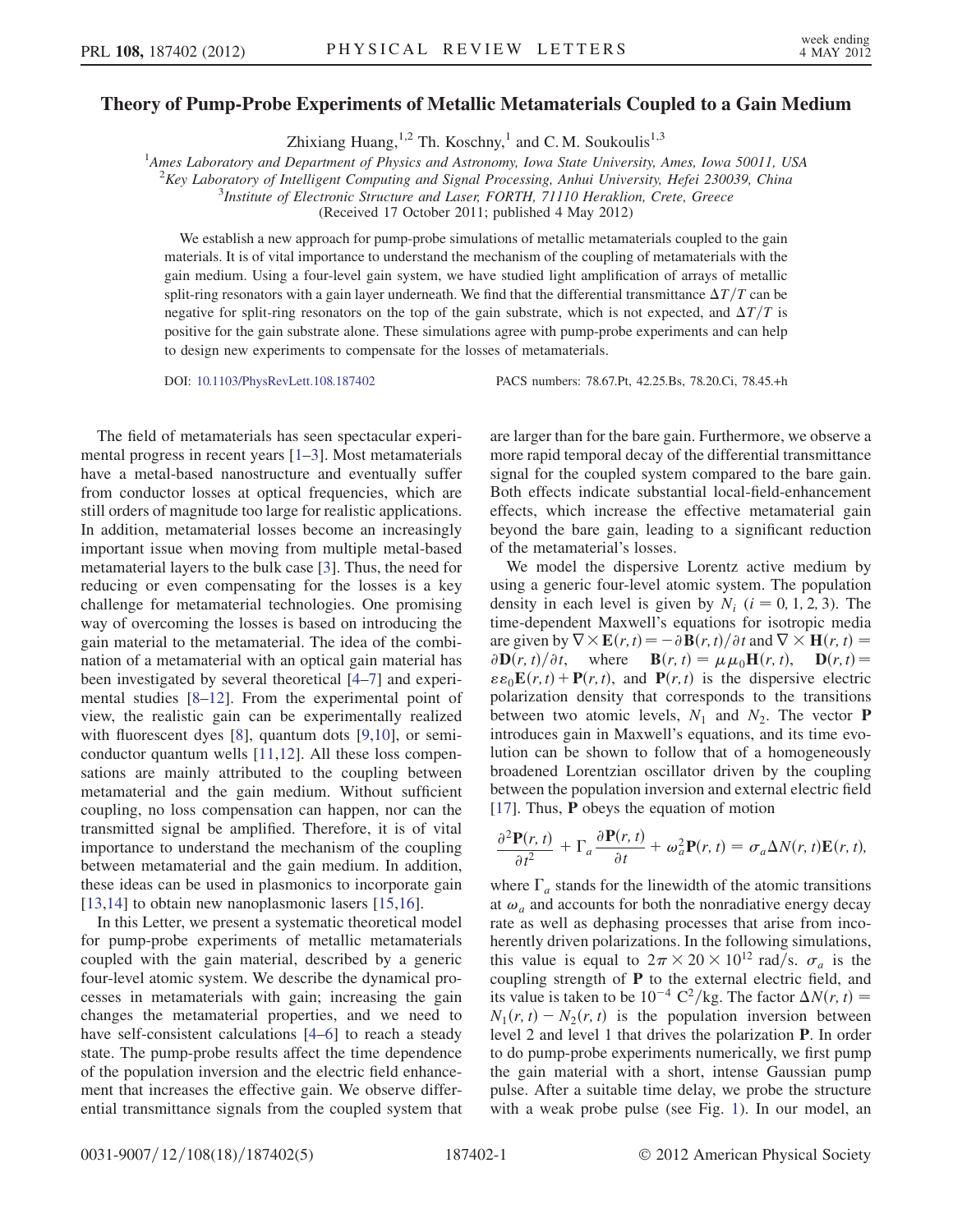<span id="page-1-0"></span>

FIG. 1 (color online). Schematic illustration of pump-probe experiments.

external mechanism pumps electrons from the ground state level  $N_0$  to the third level  $N_3$  by using a Gaussian pumping  $P_g(t)$ , which is proportional to the pumping intensity in the experiments. After a short lifetime  $\tau_{32}$ , electrons transfer nonradiatively into metastable second level  $N_2$ . The second level  $(N_2)$  and the first level  $(N_1)$  are called the upper and lower lasing levels, respectively. Electrons can be transferred from the upper to the lower lasing level by spontaneous and stimulated emission. At last, electrons transfer quickly and nonradiatively from the first level  $(N_1)$  to the ground state level  $(N_0)$ . The lifetimes and energies of the upper and lower lasing levels are  $\tau_{21}$ ,  $E_2$  and  $\tau_{10}$ ,  $E_1$ , respectively. The center frequency of the radiation is  $\omega_a$  =  $(E_2 - E_1)/\hbar$ , which is a controlled variable chosen according to the pump-probe experiments. The parameters  $\tau_{32}$ ,  $\tau_{21}$ , and  $\tau_{10}$  are chosen to be 0.05, 80, and 0.05 ps, respectively. The initial electron density  $N_0(r, t = 0) =$  $5.0 \times 10^{23}$  m<sup>-3</sup>,  $N_i(r, t = 0) = 0$  m<sup>-3</sup> ( $i = 1, 2, 3$ ). Thus, the atomic population densities obey the following rate equations:

$$
\frac{\partial N_3(r,t)}{\partial t} = P_g(t)N_0(r,t) - \frac{N_3(r,t)}{\tau_{32}},
$$
  
\n
$$
\frac{\partial N_2(r,t)}{\partial t} = \frac{N_3(r,t)}{\tau_{32}} + \frac{1}{\hbar \omega_a} \mathbf{E}(r,t) \cdot \frac{\partial \mathbf{P}(r,t)}{\partial t} - \frac{N_2(r,t)}{\tau_{12}},
$$
  
\n
$$
\frac{\partial N_1(r,t)}{\partial t} = \frac{N_2(r,t)}{\tau_{12}} - \frac{1}{\hbar \omega_a} \mathbf{E}(r,t) \cdot \frac{\partial \mathbf{P}(r,t)}{\partial t} - \frac{N_1(r,t)}{\tau_{10}},
$$
  
\n
$$
\frac{\partial N_0(r,t)}{\partial t} = \frac{N_1(r,t)}{\tau_{10}} - P_g(t)N_0(r,t),
$$

where Gaussian pump  $P_g(t) = P_0 e^{-(t-t_p/\tau_p)^2}$ , with  $P_0 =$  $3 \times 10^9$  s<sup>-1</sup>,  $t_p = 6$  ps [[18](#page-4-13)], and  $\tau_p = 0.15$  ps.

In order to solve the response of the active materials in the electromagnetic fields numerically, the finitedifference time-domain technique is utilized [\[19\]](#page-4-14), using an approach similar to the one outlined in Ref. [[20](#page-4-15)].

The object of our studies is to present pump-probe simulations on arrays of silver split-ring resonators (SRRs)



<span id="page-1-1"></span>FIG. 2 (color online). (a) Schematic of the unit cell for the silver-based SRR structure (yellow) with the electric field polarization parallel to the gap. The dielectric constants  $\varepsilon$  for gain (red) and GaAs (light blue) are 9.0 and 11.0, respectively. (b) Calculated spectra for transmittance  $T$  (black), reflectance  $R$  (red), and absorptance  $A$  (blue) for the structure shown in Fig. [2\(a\)](#page-1-1). The inset shows the profile of the probe pulse with a center frequency of 175 THz (FWHM  $= 2$  THz).

coupled to single quantum wells [[11](#page-4-6),[12](#page-4-3)]. The structure considered is a U-shaped SRR fabricated on a gain-GaAs substrate with a square periodicity of  $p = 250$  nm [see Fig. [2\(a\)](#page-1-1)]. The SRR is made of silver with its permittivity modeled by a Drude response:  $\epsilon(\omega) = 1 - \omega_p^2/(\omega^2 + i\omega\gamma)$ , with  $\omega_p = 1.37 \times 10^{16}$  rad/s and  $\gamma = 2.73 \times 10^{13}$  rad/s. The incident wave propagates perpendicular to the SRR plane and has the electric field polarization parallel to the gap [see Fig. [2\(a\)](#page-1-1)]. The corresponding geometrical parameters are  $a = 150$  nm,  $h_d = 40$  nm,  $h_g = 20$  nm,  $h_s = 30$  nm,  $w = 50$  nm, and  $h = 75$  nm. Figure [2\(b\)](#page-1-1) shows the calculated spectrum (without pump) of transmittance  $T$ , reflectance  $R$ , and absorptance  $A$  for the structure shown in Fig. [2\(a\)](#page-1-1). The resonant frequency is around 175 THz, and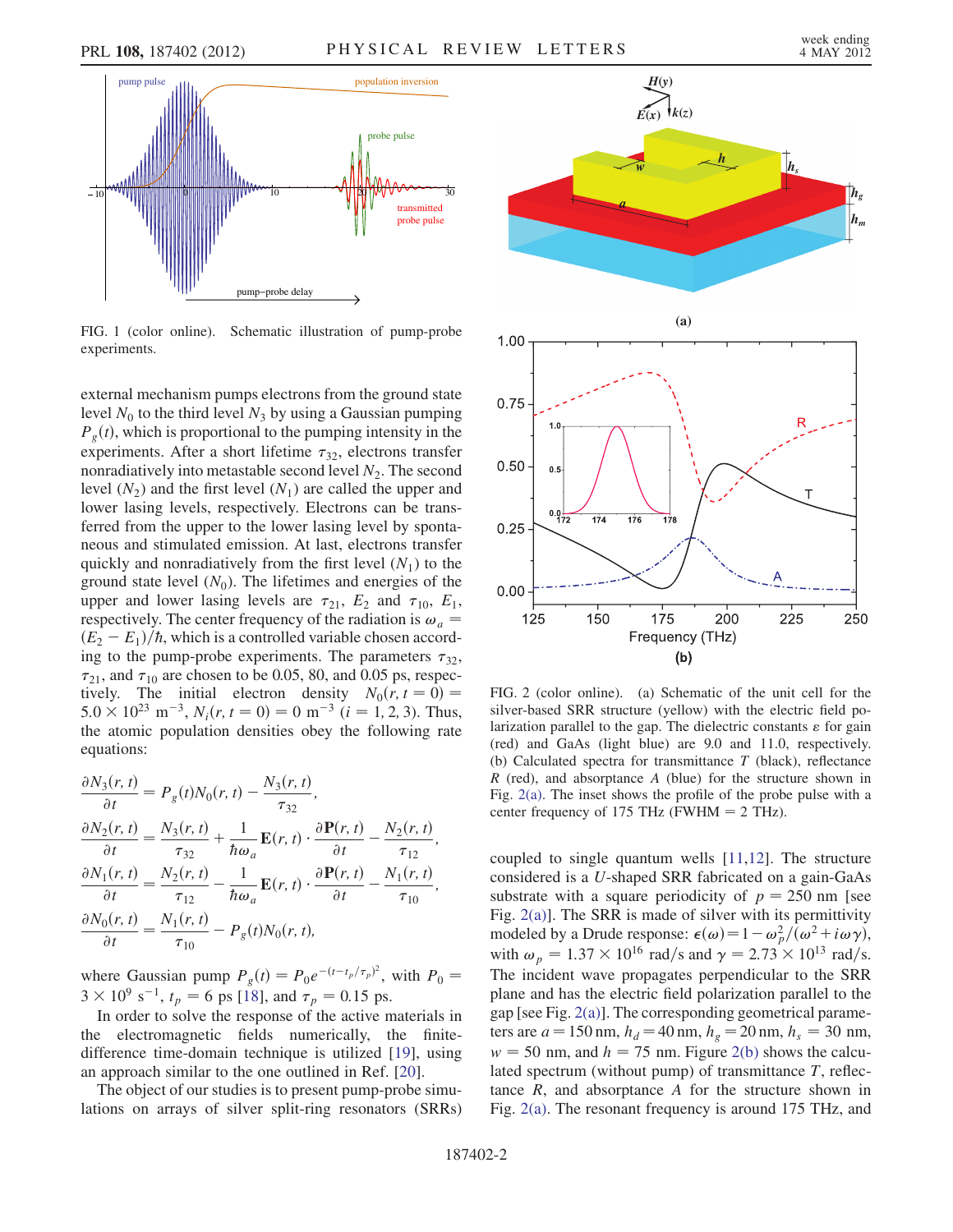we refer to the resonant frequency according to the dip of the transmittance. In our analysis, we first pump the active structure [see Fig.  $2(a)$ ] with a short intensive Gaussian pump pulse  $P_g(t)$  [see Fig. [3,](#page-2-0) top panel]. After a suitable time delay (i.e., the pump-probe delay), we probe the structure with a weak Gaussian probe pulse with a center frequency close to the SRR resonance frequency of 175 THz. Typical examples for the spatial distribution of electric field and gain are shown in Ref. [\[21\]](#page-4-16). The incident electric field amplitude of the probe pulse is 10  $V/m$ , which is well inside the linear response regime. Then, we can Fourier transform the time-dependent transmitted electric field and divide by the Fourier transform of the incident probe pulse to obtain the spectral transmittance of the system as seen by the probe pulse. Additionally, we obtain the total pulse transmittance by dividing the energy in the transmitted pulse by the energy in the incident pulse, integrated in the time domain. We define the differential transmittance  $\Delta T/T$  by taking the difference of the measured total plus transmittance with pumping the active structure minus the same without pumping and dividing it by the total plus transmittance without pumping. This differential transmittance is a function of the pump-probe delay. The bottom panel in Fig. [3](#page-2-0) gives a differential transmittance  $\Delta T/T$ 

<span id="page-2-0"></span>

FIG. 3 (color online). Schematic of the numerical pump-probe experiments for the case on resonance. From the top to the bottom, each row corresponds to the pump pulse, population inversion, incident signal (with time delays 5, 45, and 135 ps), transmitted signal, and differential transmittance  $\Delta T/T$ . It should be mentioned here that the incident frequency of the probe pulse is 175 THz with a FWHM of 2 THz and is equal to the SRR resonance frequency.

which is negative. This result was not expected, and we need to understand this behavior, which agrees with the experiments [\[11,](#page-4-6)[12\]](#page-4-3).

Figure [4](#page-2-1) gives an overview of the results obtained for the case of the SRRs on resonance, i.e.,  $\omega_a = 2\pi \times 175 \times$  $10^{12}$  rad/s. Data for the structure in Fig. [2\(a\)](#page-1-1) (left column in Fig. [4](#page-2-1)) and for the bare gain case (right column in Fig. [4\)](#page-2-1) without the SRRs on top is shown. For parallel polarization, the light does couple to the fundamental SRR resonance; for perpendicular polarization, it does not. The probe center frequency decreases from top (179 THz) to bottom (169 THz). Note that the width of the probe spectrum is 2 THz [see the inset in Fig. [2\(a\)\]](#page-1-1). Hence, the data have been taken with 2-THz spectral separation. Inspection of the left column shows a rather different behavior for the SRRs with gain compared to the bare gain case. While the bare gain always delivers positive  $\Delta T/T$  signals below  $+0.16\%$  (right column) over the whole probe spectrum, the sign and magnitude of the signals change for the case SRRs with gain. Under some conditions,  $\Delta T/T$  reaches values as negative as  $-8.50\%$  around  $f_{\text{probe}} = 175$  THz. Additionally, we may also get positive  $\Delta T/T$  at the very edges of the probe range (see the left column in Fig. [4](#page-2-1)). If we turn to the case of perpendicular polarization, no distinct change between the pump-probe results on the SRRs (not shown in Fig. [4\)](#page-2-1) and the bare gain (right column in Fig. [4\)](#page-2-1), neither in the magnitude nor in the dynamics of the  $\Delta T/T$ , can be detected.

We argue that the distinct behavior can be attributed to the strong coupling between the resonances of the SRRs and the gain medium. The negative  $\Delta T/T$  are not as we expected at first glance: The pump lifts electrons from the ground state to an excited state so that the absorption of the probe pulse is reduced, leading to an increase of

<span id="page-2-1"></span>

FIG. 4 (color online). Time domain numerical pump-probe experiments results for the SRR that is nearly on-resonant with the gain material. The left column corresponds to the parallel probe polarization with respect to the gap of the SRRs; the right column is the case for bare gain material, i.e., without SRRs on the top of the substrate. The width of the probe signal is 2 THz with decreasing in the probe center frequency from 179 THz for the top panel to 169 THz for the bottom panel.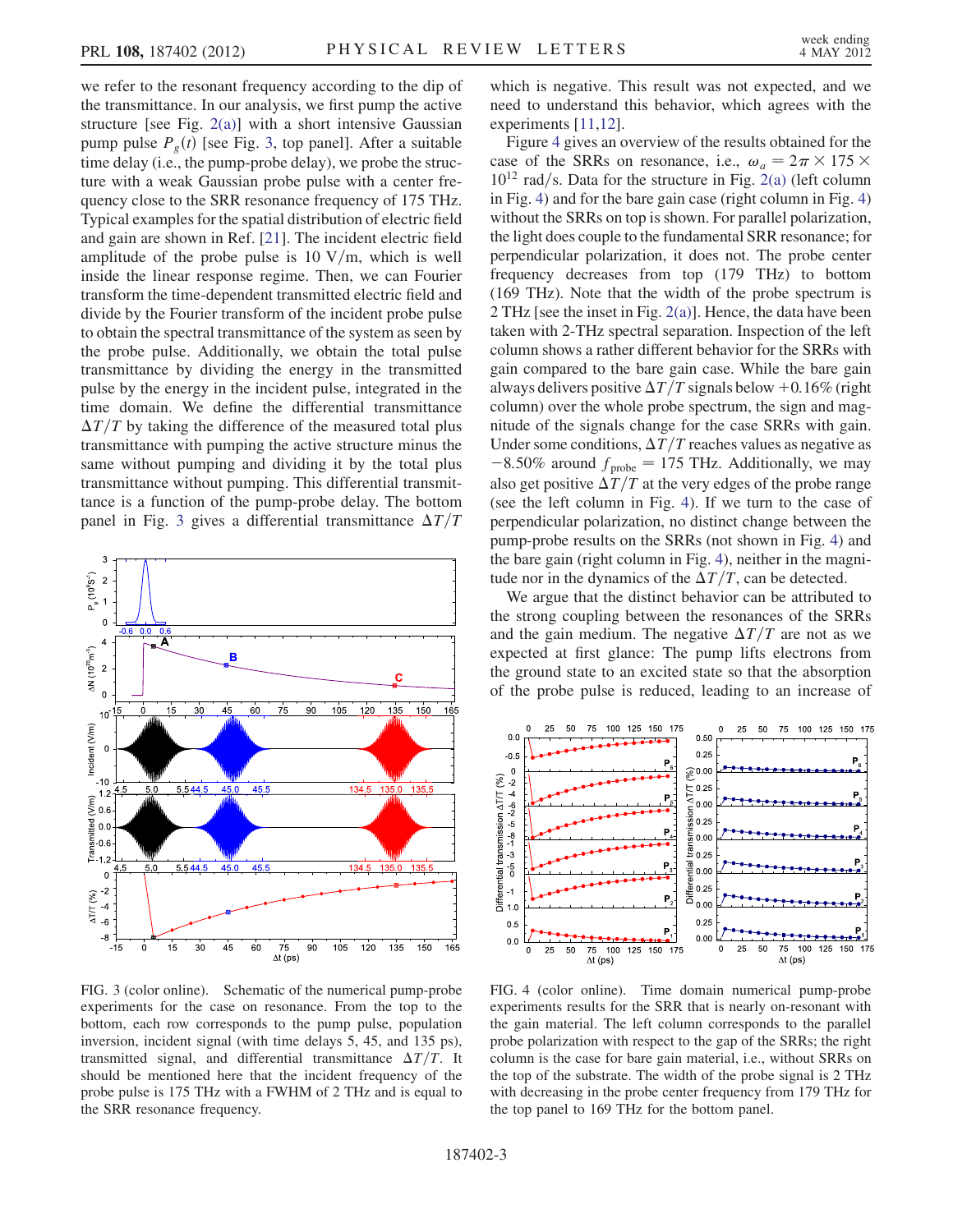<span id="page-3-2"></span>

FIG. 5 (color online). Frequency domain numerical pumpprobe experiments results for the on-resonance case. Simulations results for the differences in transmittance  $(\Delta T)$ , reflectance  $(\Delta R)$ , and absorptance  $(\Delta A)$  versus frequency.

transmission. This is not the whole story. The reason lies in the fact that with the pump we not only affect the absorption but disturb the reflection of the structure, resulting in the mismatching of the impedance. Furthermore, we observed either an increasing or a decreasing tendency for the case of on resonance as shown in Fig. [4.](#page-2-1) All those behaviors can be explained by the competing of the weak gain resonance and the impedance mismatching between pump and without pump cases. We will explore the underlying mechanism below. Figure [5](#page-3-2) shows the results for the difference in absorptance  $(\Delta A)$ , difference in reflectance ( $\Delta R$ ), their sum ( $\Delta A + \Delta R$ ), and the difference in transmittance  $[\Delta T = -(\Delta A + \Delta R)]$  between pump  $(P_0 = 3 \times 10^9 \text{ s}^{-1})$  and no pump using a wide probe  $(FWHM = 54 THz)$  pulse with a fixed pump-probe delay of 5 ps. As expected, we may observe a positive differential transmittance,  $\Delta T/T > 0$ , when we pump the gain,  $\Delta A < 0$ , and if  $\Delta R$  (impedance match) remains unchanged.

The results of Fig. [5](#page-3-2) are obtained for pump-probe experiments with the probe frequency equal to the resonance frequency of the SRRs (175 THz) at a pump-probe delay of 5 ps; results for longer pump-probe delays are shown in Supplemental Material [[21](#page-4-16)]. Notice that  $\Delta R$  is positive,  $\Delta A$ is negative, and  $\Delta T$  is also negative very close to the resonance frequency. If the probe center frequency moves away from the SRR resonance frequency, the negative  $\Delta T/T$  decreases in magnitude, and finally  $\Delta T/T$  becomes positive. These results are shown in Fig. [6](#page-3-3) and agree with experiments [[11](#page-4-6)[,12](#page-4-3)]. If we can increase the magnitude of the Gaussian pump pulse  $P_g(t)$  to  $5 \times 10^{10}$  s<sup>-1</sup> and we repeat the pump-probe experiments,  $\Delta T/T \approx -100\%$  at

<span id="page-3-3"></span>

FIG. 6 (color online). The transmittance  $T$  (without pump, solid line) and the on-resonance differential transmittance  $\Delta T/T$  results (vector arrow). The direction and the length of the arrow stand for the sign and the amplitude of  $\Delta T/T$ , respectively. The squares from  $P_1$  to  $P_6$  correspond to the frequency of probe pulse ranging from 169 to 179 THz with uniform step of 2 THz.

resonance frequency, 175 THz. If we increase the pump amplitude further to  $10^{11}$  s<sup>-1</sup>, we can compensate for the losses. However, such pump intensities are unrealistic experimentally [[21](#page-4-16)]. In conclusion, we have introduced a new approach for pump-probe simulations of metallic metamaterials coupled to gain materials. We study the coupling between the U-shaped SRRs and the gain material described by a four-level gain model. Using pumpprobe simulations, we find a distinct behavior for the differential transmittance  $\Delta T/T$  of the probe pulse with and without SRRs in both magnitude and sign (negative, unexpected, and/or positive). Our new approach has verified that the coupling between the metamaterial resonance and the gain medium is dominated by near-field interactions. Our model can be used to design new pump-probe experiments to compensate for the losses of metamaterials.

Work at Ames Laboratory was supported by the U.S. Department of Energy (Basic Energy Science, Division of Materials Sciences and Engineering) under Contract No. DE-ACD2-07CH11358. This work was partially supported by the European Community FET project PHOME (No. 213390) and by Laboratory-Directed Research and Development Program at Sandia National Laboratories. Z. H. gratefully acknowledges the support of the National Natural Science Foundation of China (No. 60931002 and No. 61101064), Distinguished Natural Science Foundation (No. 1108085J01), and Universities Natural Science Foundation of Anhui Province (No. KJ2011A002).

- <span id="page-3-0"></span>[1] V.M. Shalaev, [Nature Photon.](http://dx.doi.org/10.1038/nphoton.2006.49) 1, 41 (2007).
- [2] C. M. Soukoulis, S. Linden, and M. Wegener, [Science](http://dx.doi.org/10.1126/science.1136481) 315, [47 \(2007\).](http://dx.doi.org/10.1126/science.1136481)
- <span id="page-3-1"></span>[3] C.M. Soukoulis and M. Wegener, [Science](http://dx.doi.org/10.1126/science.1198858) 330, 1633 [\(2010\)](http://dx.doi.org/10.1126/science.1198858); [Nature Photon.](http://dx.doi.org/10.1038/nphoton.2011.154) 5, 523 (2011).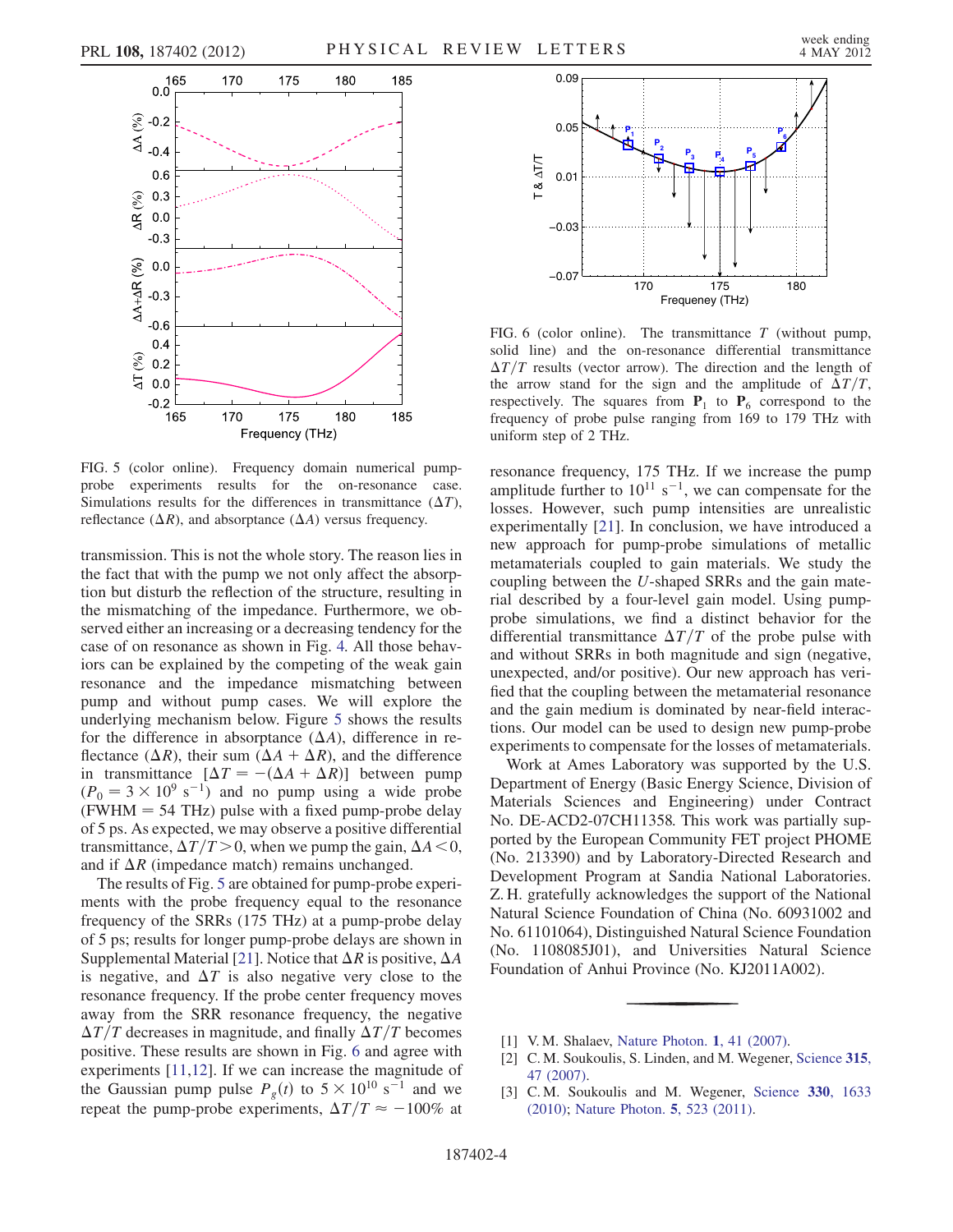- <span id="page-4-0"></span>[4] A. Fang, Th. Koschny, and C. M. Soukoulis, [Phys. Rev. B](http://dx.doi.org/10.1103/PhysRevB.82.121102) 82[, 121102\(R\) \(2010\).](http://dx.doi.org/10.1103/PhysRevB.82.121102)
- [5] S. Wuestner, A. Pusch, K. L. Tsakmakidis, J. M. Hamm, and O. Hess, Phys. Rev. Lett. 105[, 127401 \(2010\)](http://dx.doi.org/10.1103/PhysRevLett.105.127401); [Phil.](http://dx.doi.org/10.1098/rsta.2011.0140) [Trans. R. Soc. A](http://dx.doi.org/10.1098/rsta.2011.0140) 369, 3525 (2011).
- <span id="page-4-11"></span>[6] A. Fang, Z. Huang, Th. Koschny, and C. M. Soukoulis, Opt. Express 19[, 12 688 \(2011\).](http://dx.doi.org/10.1364/OE.19.012688)
- <span id="page-4-1"></span>[7] Y. Sivan, S. Xiao, U. K. Chettiar, A. V. Kildishev, and V. M. Shalaev, Opt. Express 17[, 24 060 \(2009\).](http://dx.doi.org/10.1364/OE.17.024060)
- <span id="page-4-2"></span>[8] S. Xiao, V.P. Drachev, A.V. Kildishev, X. Ni, U.K. Chettiar, H.-K. Yuan, and V. M. Shalaev, [Nature](http://dx.doi.org/10.1038/nature09278) (London) 466[, 735 \(2010\).](http://dx.doi.org/10.1038/nature09278)
- <span id="page-4-4"></span>[9] E. Plum, V. A. Fedotov, P. Kuo, D. P. Tsai, and N. I. Zheludev, Opt. Express 17[, 8548 \(2009\).](http://dx.doi.org/10.1364/OE.17.008548)
- <span id="page-4-5"></span>[10] K. Tanaka, E. Plum, J.Y. Ou, T. Uchino, and N.I. Zheludev, Phys. Rev. Lett. 105[, 227403 \(2010\).](http://dx.doi.org/10.1103/PhysRevLett.105.227403)
- <span id="page-4-6"></span>[11] N. Meinzer, M. Ruther, S. Linden, C. M. Soukoulis, G. Khitrova, J. Hendrickson, J. D. Olitzky, H. M. Gibbs, and M. Wegener, Opt. Express 18[, 24 140 \(2010\)](http://dx.doi.org/10.1364/OE.18.024140).
- <span id="page-4-3"></span>[12] N. Meinzer, M. König, M. Ruther, S. Linden, G. Khitrova, H. M. Gibbs, K. Busch, and M. Wegener, [Appl. Phys. Lett.](http://dx.doi.org/10.1063/1.3633353) 99[, 111104 \(2011\)](http://dx.doi.org/10.1063/1.3633353).
- <span id="page-4-7"></span>[13] D. J. Bergman and M. I. Stockman, [Phys. Rev. Lett.](http://dx.doi.org/10.1103/PhysRevLett.90.027402) 90, [027402 \(2003\)](http://dx.doi.org/10.1103/PhysRevLett.90.027402).
- <span id="page-4-8"></span>[14] M. I. Stockman, [Nature Photon.](http://dx.doi.org/10.1038/nphoton.2008.85) 2, 327 (2008).
- <span id="page-4-9"></span>[15] R. F. Oulton, V. J. Sorger, T. Zentgraf, R.-M. Ma, C. Gladden, L. Dai, G. Bartal, and X. Zhang, [Nature](http://dx.doi.org/10.1038/nature08364) (London) 461[, 629 \(2009\).](http://dx.doi.org/10.1038/nature08364)
- <span id="page-4-10"></span>[16] M. A. Noginov, G. Zhu, A. M. Belgrave, R. Bakker, V. M. Shalaev, E. E. Narimanov, S. Stout, E. Herz, T. Suteewong, and U. Wiesner, [Nature \(London\)](http://dx.doi.org/10.1038/nature08318) 460, 1110 (2009).
- <span id="page-4-12"></span>[17] A. E. Siegman, Lasers (University Science, Sausalito, CA, 1986), Chaps. 2, 3, 6, and 13.
- <span id="page-4-13"></span>[18] The pumping rate is equivalent to a pump intensity. The pump power density is equal to  $\hbar \omega_a P_g N_0$ , and the pump intensity  $I_p = (pump power)/(surface area) =$  $\hbar \omega_a P_g N_0$ (volume)/(surface area) =  $\hbar \omega_a P_g N_0 d$ , and d is the thickness of the gain layer. If we use the numbers of our simulations,  $P_g = 3 \times 10^9 \text{ s}^{-1}$ ,  $N_0 = 5 \times$  $10^{23}$  m<sup>-3</sup>,  $\omega_a = 2\pi \times 175$  THz, and  $d = 20$  nm, then  $I_p = 3.5 \text{ W/mm}^2$ .
- <span id="page-4-14"></span>[19] A. Taflove, Computational Electrodynamics: The Finite Difference Time Domain Method (Artech House, London, 1995), Chaps. 3, 6, and 7.
- <span id="page-4-15"></span>[20] A. Fang, Th. Koschny, and C.M. Soukoulis, [J. Opt.](http://dx.doi.org/10.1088/2040-8978/12/2/024013) 12, [024013 \(2010\).](http://dx.doi.org/10.1088/2040-8978/12/2/024013)
- <span id="page-4-16"></span>[21] See Supplemental Material at [http://link.aps.org/](http://link.aps.org/supplemental/10.1103/PhysRevLett.108.187402) [supplemental/10.1103/PhysRevLett.108.187402](http://link.aps.org/supplemental/10.1103/PhysRevLett.108.187402) for additional details of the simulations and a discussion of overcompensation of the loss.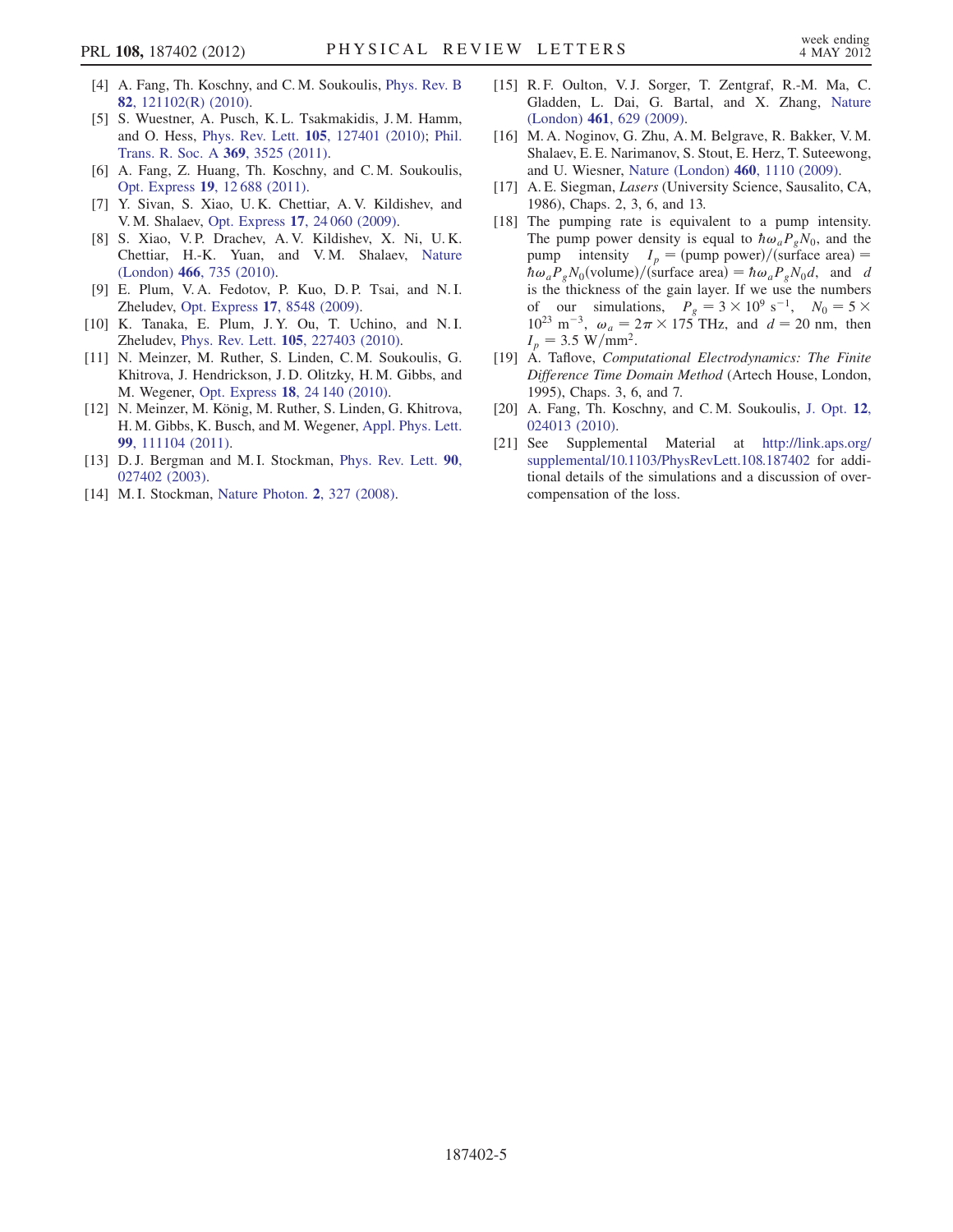## **Supplementary material**

The following two figures illustrate the spatial distribution of gain in the simulations. In Fig. S1, we have plotted the spatial distribution of the local electric field components,  $E_x$ ,  $E_y$ , and  $E_z$ , with pump near the resonance of the SRR (a-c).  $E_x$  is very strong inside the SRR gap; also, the normal component  $E_z$  is reasonably strong near the ends of the open arms of the SRR. These are the locations where most of the gain originates. We plotted also the spatial distribution of the change in the electric field between pumped and unpumped transmission of the probe pulse,  $\Delta E = |E_{\text{pump}}| - |E_{\text{without pump}}|$  where  $|E| =$  sqrt  $(E_x^2 + E_y^2 + E_z^2)$ , as a function of the pump‐probe delay (d‐e) and the strength of the pump pulse (g‐h). As the pump-probe delay increases, the strength of  $\Delta E$  becomes smaller; as the pumping rate increases, the amplitude of  $\Delta E$  becomes bigger. This is not unexpected and simply is a consequence of the changing population inversion, i.e., the change in available local gain.



**Figure S1: The first row corresponds to the electric field amplitude distributions at 175THz with pump**   $(P_0 = 3 \times 10^9 \text{ s}^{-1}$  and  $\Delta t = 5 \text{ ps}$ ) in the cross-section of the gain layer  $(z = 40 \text{ nm}$  from the top of the **structure)** for different components: (a)  $E_x$   $(V/m)$ , (b)  $E_y$   $(V/m)$ , and (c)  $E_z$   $(V/m)$ . The second row **corresponds to the near-field differential**  $\Delta E$  **with**  $P_0 = 3 \times 10^9$  **s<sup>-1</sup> for three different time delays, namely (d) 5ps, (e) 45ps, and (f) 135ps, respectively. The third row corresponds to the near‐field differential, ΔE at**  $\Delta t$  **= 5ps, for three different pumping strengths, namely (g)**  $P_0 = 6 \times 10^9$  **s<sup>-1</sup>, (h)**  $P_0 = 9 \times 10^9$  **s<sup>-1</sup>, and (i)**  $P_0 = 12 \times 10^9$  s<sup>-1</sup>, respectively. Here the  $\Delta E$  is defined by taking the difference of the measured total **electric field with pumping the active structure minus the same without pumping. The area enclosed by the white line is the projection of the SRRs on the gain layer.**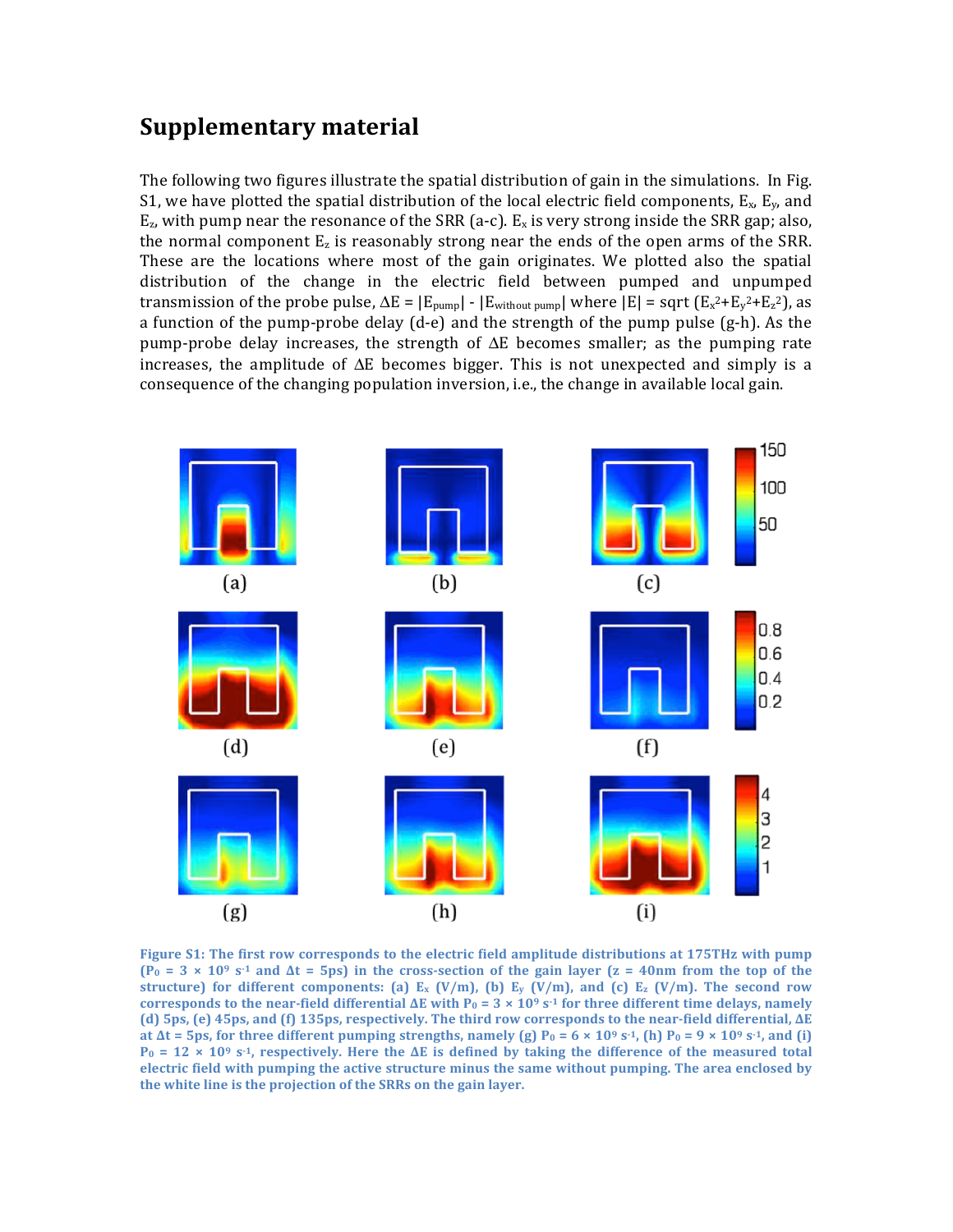This figure does not add significantly in understanding the mechanisms of optical changes of the gain medium: The spatial distribution of the gain is only marginally of interest to understand the effect of the pump on the differential transmission of the probe pulse. As we demonstrate in the paper, the major factors responsible for the experimentally observed behavior are the change in impedance of the metamaterial and the change of resonant absorption mediated by the SRR resonance, both with respect to the probe pulse. These two factors are global quantities that relate to the effective response of the metamaterial and have no "simple" correspondence to the local field distributions.

In Fig. S2 below we show a typical example of the spatial distribution of the population inversion,  $\Delta N = N2-N1$ , between the lasing levels which can serve as a measure for the spatial distribution of the gain in our samples. The cross-section plane of the plot is parallel to the surface in the middle of the gain layer underneath the SRR. As expected, the depletion of the population inversion follows the strength of the local E field and is strongest in the gap of the SRR. Note the very small scale of the depletion of population inversion; this indicates that this active metamaterial is working deep within the linear response regime and is far from gain saturation.



**Figure S2: The normalized spatial distribution of population inversion (N2‐N1)/Ntotal is shown at absolute time t = 10.995ps in the right panel. The population inversion is plotted in the cross‐section parallel to the surface in the middle of the gain layer. The pump pulse is centered around 6ps, the probe pulse at 11ps; the pump‐probe delay is 5ps. The pumping rate is 3x10<sup>9</sup> s‐1, and the center frequency and FWHM of probe pulse are 175THz and 2THz (see Fig. 2). The left panels show the shape of the transmitted probe pulse in time domain (top) and in frequency domain (bottom). Note that the depletion of the population inversion is very small; the pulse transmission takes place deep within the linear response regime.**

We did not further investigate the pump-field spatial distribution, as this is essentially constant in our implementation via a Gaussian pumping rate. The fact we can demonstrate the negative differential transmissions and successfully attribute them to reflectance and absorptance changes brought about by the line width change in the metamaterial resonance proves that the spatial variation of the pump field is inconsequential and not responsible for the observed effect.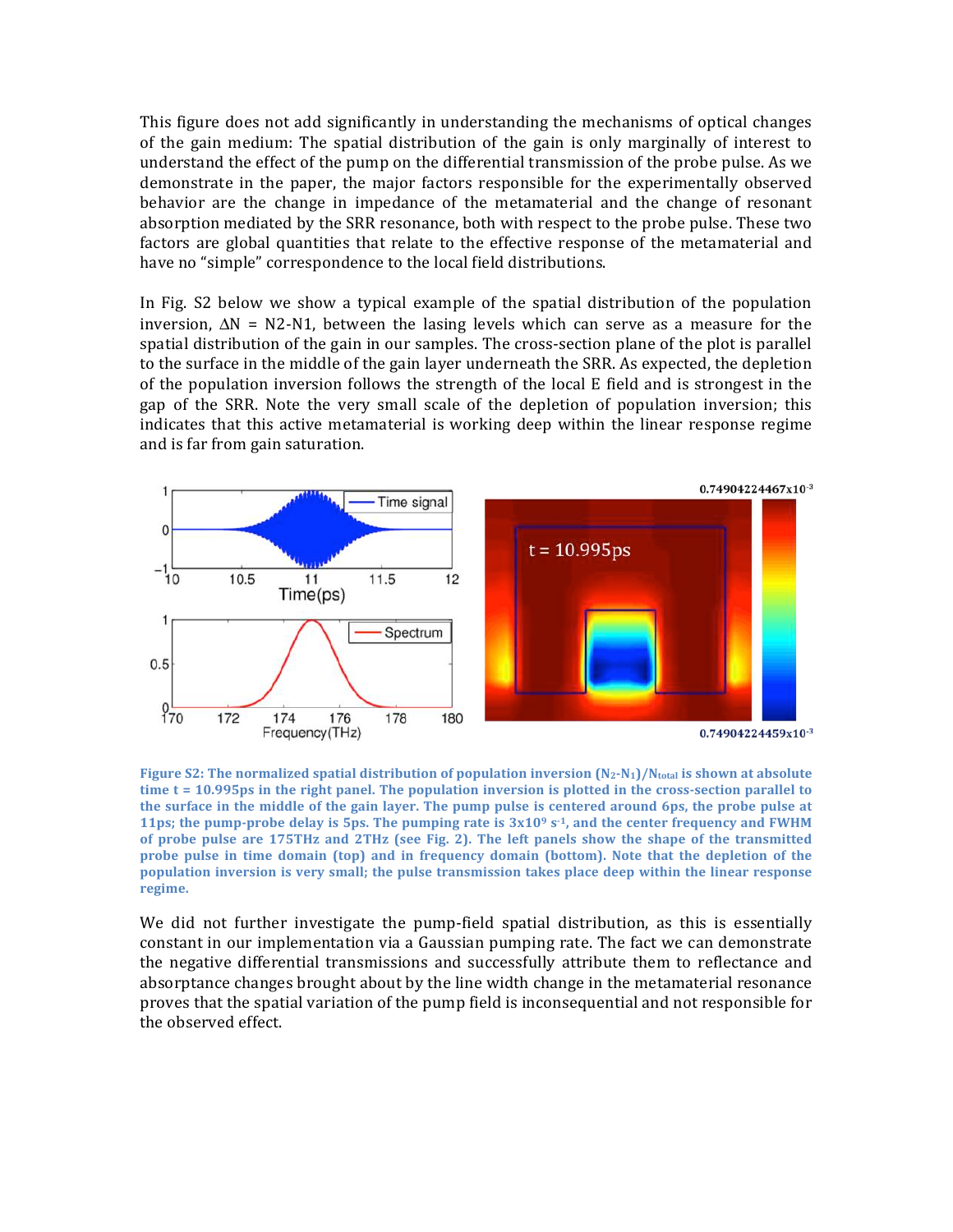

**Figure S3: Frequency domain numerical pump‐probe experiments results for the on‐resonance case (see Fig. 5) for a pump‐probe delay of 5ps (red solid curve), 45ps (blue dashed curve) and 135ps (magenta dotted curve), respectively. Here ∆T, ∆R and ∆A are the change in transmittance, reflectance and absorptance, respectively, between the pumped and unpumped case.**

In Fig. S3 we present some additional results for the change in transmittance, reflectance, and absorptance between the pumped and unpumped cases augmenting Fig. 5 in the manuscript. We consistently observe a negative differential transmittance for probe pulses centered at the resonance frequency of the SRR (2THz probe pulse bandwidth, on‐ resonance case). We show the results for three different pump-probe delays ranging from 5ps to 135ps. The 5ps case (red solid line) corresponds to the case shown in Fig. 5. The differences between the curves shown in Fig. S3 result from the exponential decay of the